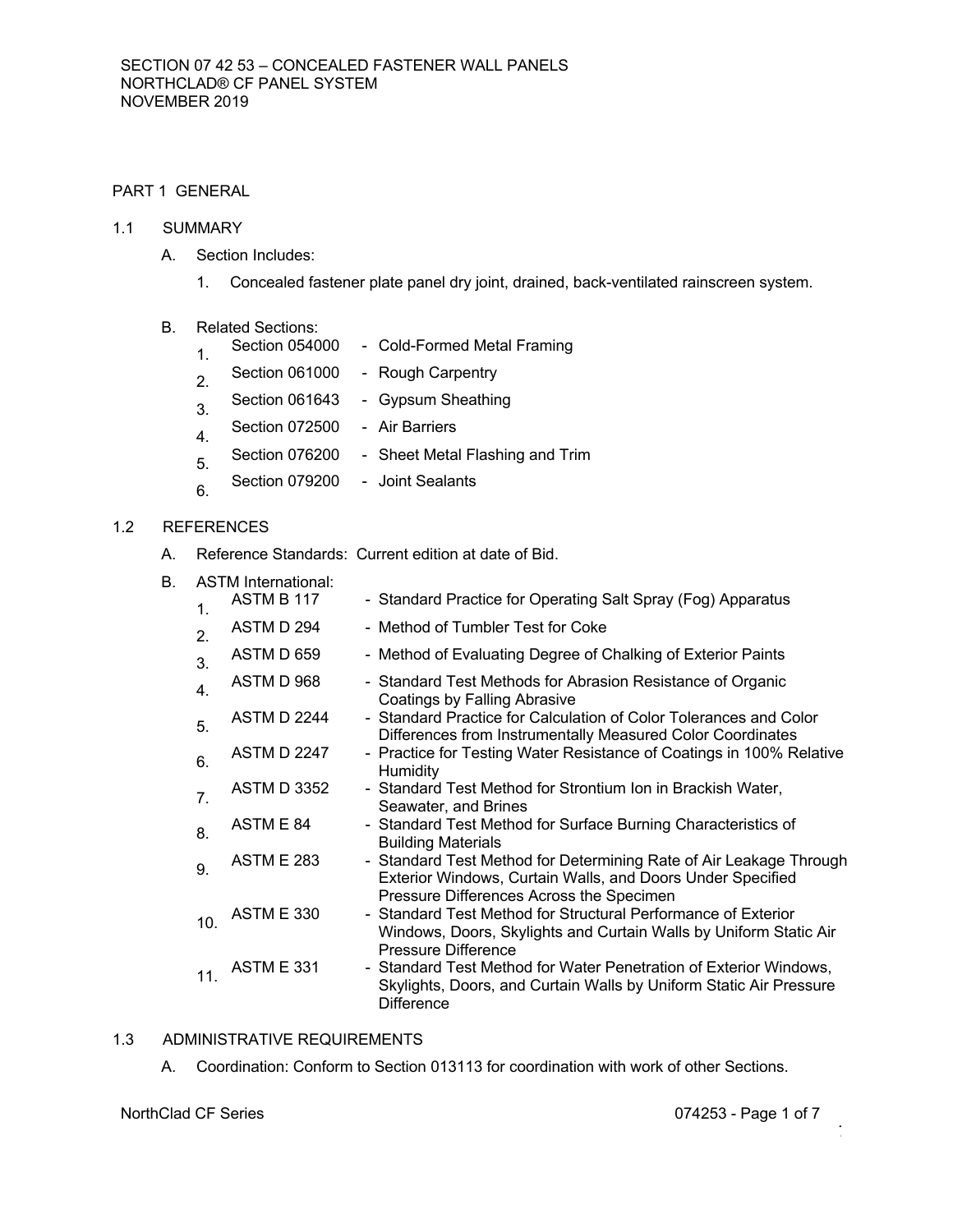- 1. Section 072500 for application of air barrier over gypsum sheathing substrate specified Section 061643 following installation of sub girt system as required to seal and make a continuous air barrier.
- B. Preconstruction Meetings: Conform to provisions of Section 013119.
	- 1. Attendance: Contractor, Applicator, Owner, Architect, and those specifically requested to attend.
		- a. Review and finalize construction schedule and verify availability of materials, installer's personnel, equipment, and facilities needed to make progress and avoid delays.
		- b. Review methods and procedures related to aluminum metal panel installation, including manufacturer's written instructions.
		- c. Examine support conditions for compliance with requirements, including alignment between and attachment to the structural members.
		- d. Review flashings, special details, wall penetrations, openings, and condition of other construction that will affect aluminum wall panels.
		- e. Review governing regulations and requirements for insurance, certificates, and tests and inspections if applicable.
		- f. Review temporary protection requirements for aluminum wall panel assembly during and after installation.
		- g. Review wall panel observation and repair procedures after aluminum wall panel installation.
	- 2. Meeting Time: Minimum 3 weeks prior to beginning work of this Section and related work affecting work of this Section.
	- 3. Location: Project Site.

## 1.4 DESIGN REQUIREMENTS

- A. Components: Designed and manufactured to withstand dead and live loads caused by positive and negative wind pressure acting normally to plane of composite wall panels in accordance with International Building Code, Chapter 16.
- B. Wall Panel Deflection: L/180.
- C. Perimeter Framing Deflection: L/180.
- D. Thermal Movement: Design system to accommodate vertical and horizontal thermal movement of components without causing distortion, excessive stress on fasteners, and oil canning when subjected to recurring temperature variations.
- E. Drainage: Design for positive drainage of water leakage and condensation to exterior of wall panel system.
- F. Tolerance of Substructure: Design system to accommodate up to  $\frac{1}{4}$  inch in 10 feet variation out of plane.
- G. Seismic Design: Conform to International Building Code for the Seismic Category appropriate for location of system installation.

# 1.5 PERFORMANCE REQUIREMENTS

A. Provide following testing documentation. Testing documentation must be current and meet or exceed specified design and performance requirements, and documented and certified by an independent testing agency acceptable to Architect and applicable building code jurisdiction.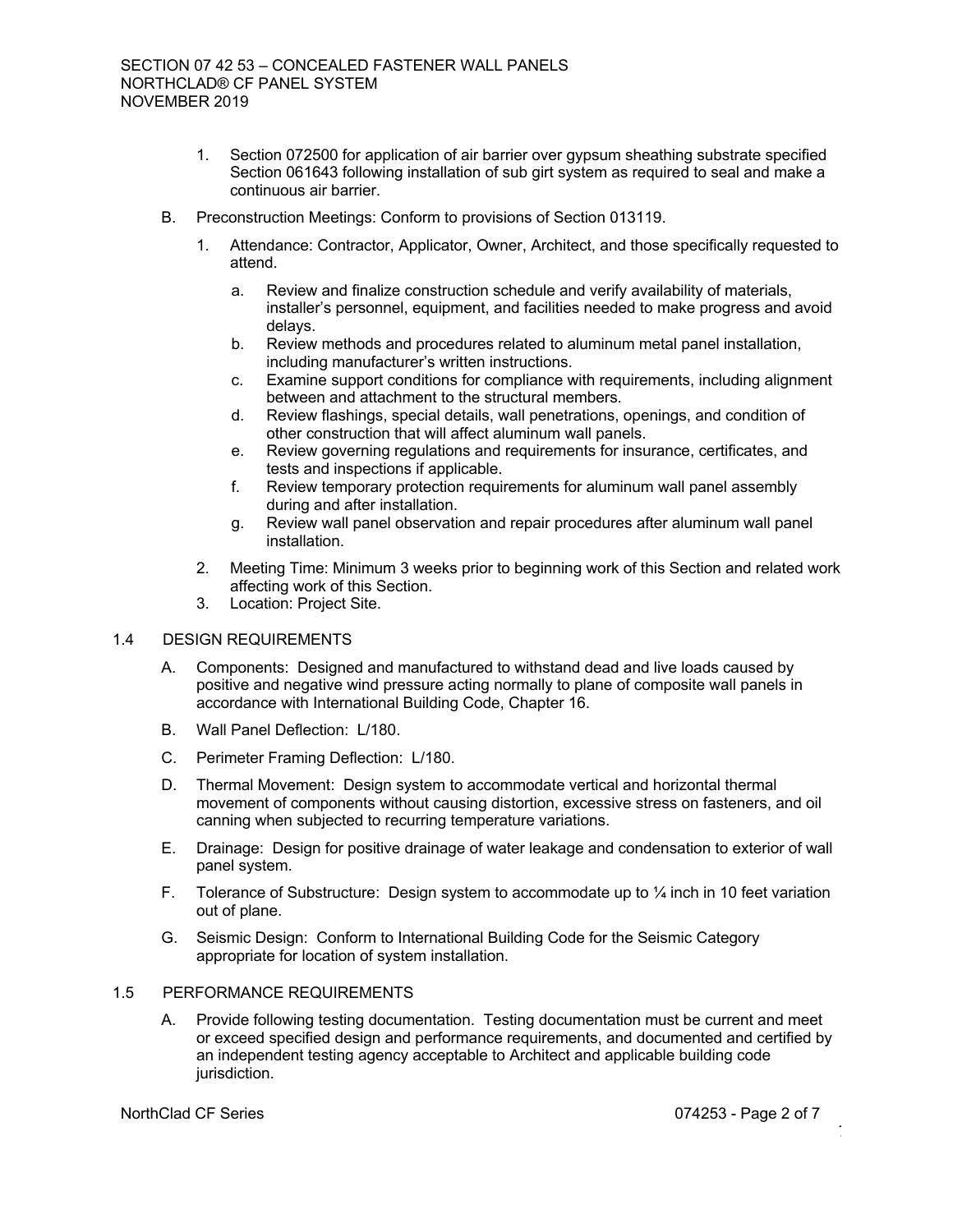- B. Rainscreen Panel Type: 0.3125" Phenolic Sheet-
	- 1. Air Infiltration in accordance with ASTM E 283 (at 6.24 pounds per square foot): Less than 0.10 cubic feet per minute per square foot.
	- 2. Water Penetration in accordance with ASTM E 331: Full pass at 25.00 pounds per square foot, 30.00 pounds per square foot, and 35.00 pounds per square foot.
	- 3. Structural Performance in accordance with ASTM E 330 (at 75.00 pounds per square foot):
		- a. Maximum Deflection: L/180.

## 1.6 SUBMITTALS

- A. Submit under provisions of Section 013300.
- B. LEED Credits: Conform to Section 018113 for documentation of LEED Credits contributing to Certification of Project under USGBC LEED 2009 (Version 3.0) Green Building Rating System for sustainable building requirements.
- C. Buy American Act Certification: Submit documentation certifying that products comply with provisions of the Buy American Act 41 U.S.C. 10a-10d.
- D. Product Test Reports: Indicate compliance of products with requirements from qualified, independent testing agency.
- E. Shop Drawings: Provide drawing details prepared by manufacturer or manufacturer's authorized agent showing openings and penetrations. Include details of each condition of installation and attachment. Provide details at a minimum scale of 1 ½ inch per foot of all required trim needed for complete installation. Provide shop drawings reflecting deviations from manufacturer's standard details and details differing from Contract Documents. Include components, panel profile, dimensions, joinery dimensions, configurations, and reason for deviation.
- F. Product Data: Manufacturer's technical data, installation instructions, standard detail drawings specific to this project, and accessories showing conformance with specified requirements.
	- 1. Fasteners, including clips, fastener types, and locations.
	- 2. Treatment at edges, terminations, and flashings.
	- 3. Indicate provisions for thermal expansion and contraction.
- G. Product Samples:  $3 \frac{1}{2}$ " x  $3 \frac{1}{2}$ " showing metal gauge, profile and specified finish for each specified wall, soffit panel reflecting the color sample illustrating accepting finish and each color selection.
- H. Manufacturer's Instructions: Indicate installation requirements, rough-in dimensions, special procedures, and conditions requiring special attention.

## 1.7 QUALITY ASSURANCE

- A. Manufacturer Qualifications:
	- 1. Minimum of 10 years' experience in fabricating and supplying metal wall panel systems.
	- 2. Responsible for technical design support as required for system conforming to panel manufacturer's warranty provisions.
	- 3. Provide review and approval of shop drawings differing from panel manufacturer's standard details prior to installation and conduct interim inspections during construction.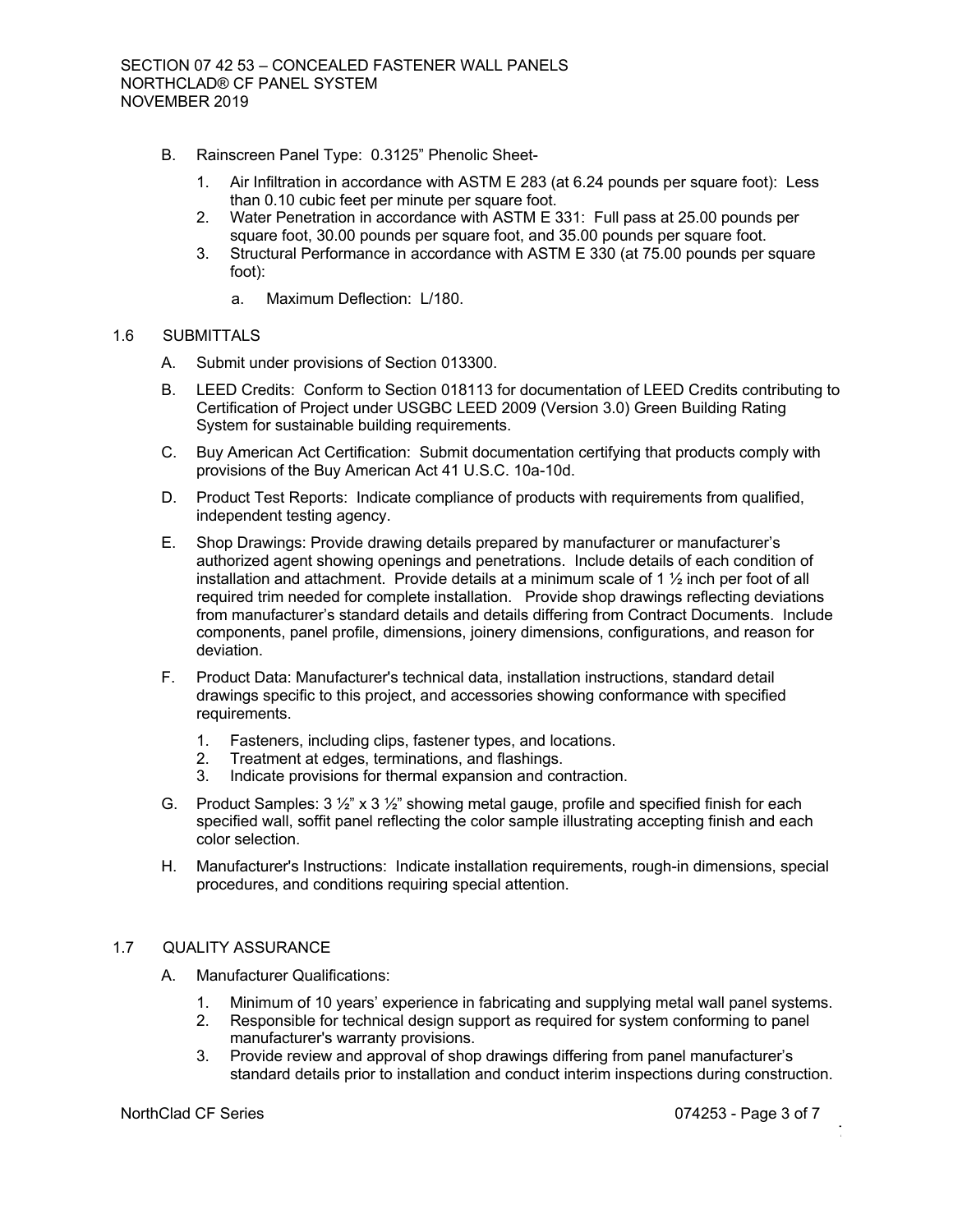- B. Installer: Qualifications:
	- 1. Able to document a minimum 7 years' experience installing commercial metal wall panel systems.
	- 2. Trained and authorized by metal wall panel manufacturer prior to Bid Date.
	- 3. Employ job-site foreman, with minimum of 3 years' experience supervising installation of metal wall panel work of this Section, dedicated to Work of this Contract.
	- 4. Foreman: Continuously on site for duration of work of this Section for this Project.
- C. Single Source Responsibility:
	- 1. Perform panel and related flashing and sheet metal work by or under supervision of single installer.

## 1.8 WARRANTY

A. Contractor: 5-year labor warranty for panel installation, including, flashings, sealants, fasteners, and accessories to remain watertight and weatherproof.

# PART 2 PRODUCTS

## 2.1 SYSTEMS

A. Concealed fastener panel dry joint, drained, back-ventilated rainscreen system.

## 2.2 MANUFACTURERS

- A. Subject to compliance with requirements, provide products manufactured by NorthClad, 11831 Beverly Park Road, Building C, Everett, Washington 98204, telephone 425-740-3702, E-mail: dkillian@northclad.com Website: www.northclad.com
	- 1. NorthClad CF: Prefinished NorthClad CF Series wall panel system.
	- 2. Submit alternate tested systems by other manufacturers/fabricators to architect not less than 30 days prior to bid.

## 2.3 MATERIALS

- A. Panel Skin Material:
	- 1. Phenolic material at least 10mm in thickness

2. Components: 0.090-inch structural Alloy 6061T6 extruded aluminum horizontal rail, 0.090-inch structural Alloy 6061T6 extruded aluminum panel clips

- B. Tolerances:
	- 1. Panel bow not to exceed L/180 of panel overall dimension in width or length.
	- 2. Panel dimensions allow for field adjustment and thermal movement.
	- 3. Panel lines to be sharp, smooth, and free from warps or buckles
- C. Condition: Panel surfaces to be free of scratches and marks caused by fabrication.
- D. Uniformity: Manufacture entire project from a single-color finish run to ensure color uniformity. Under no circumstances are panel blank sizes to be rotated even if the result is increased waste.
- E. Vapor Management: Fabricate panels for control of condensation and ventilation of the rainscreen cavity.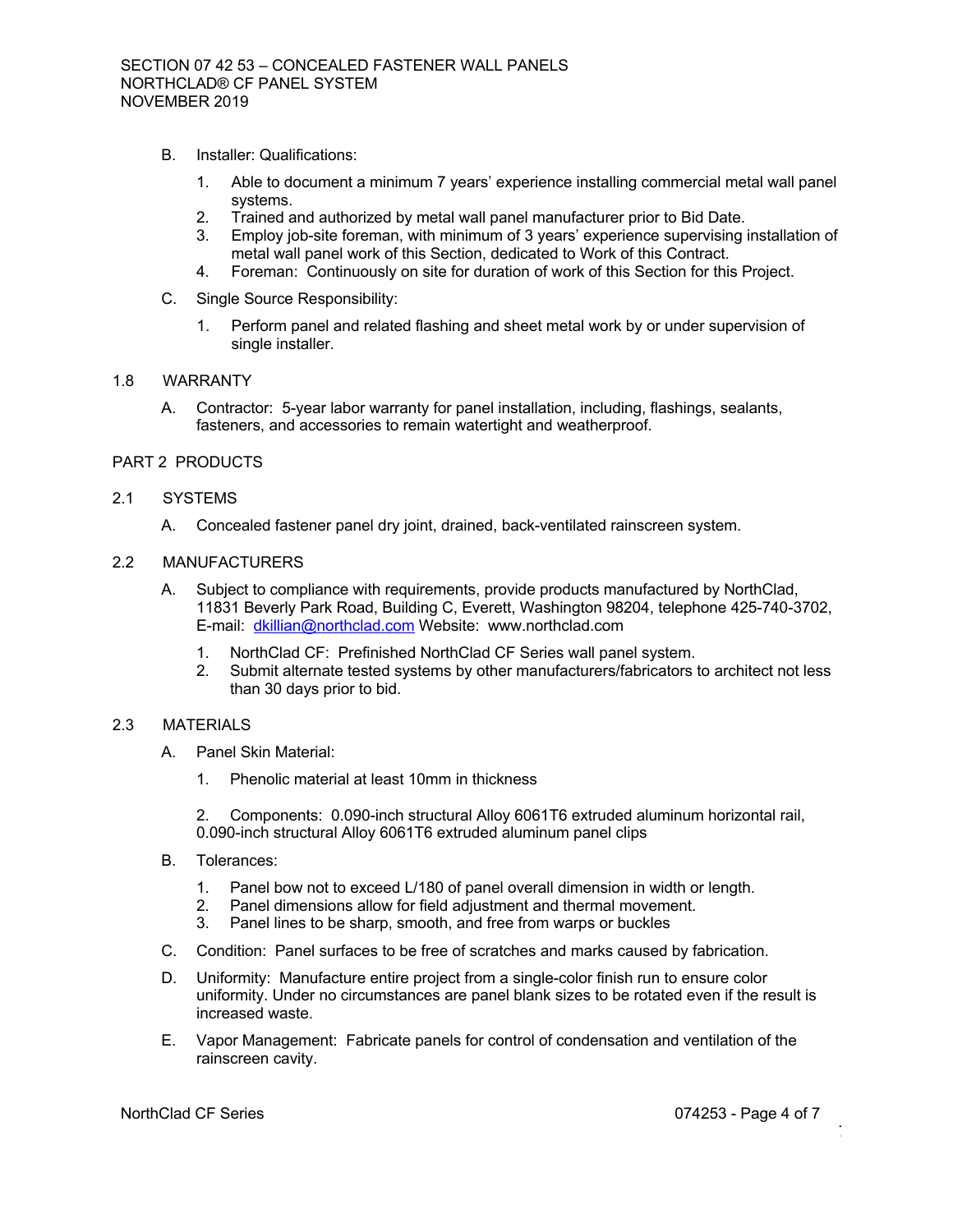F. Custom Fabrications: Include fabrications, whether specifically indicated or not, to complete a watertight and finished system.

# 2.4 FABRICATION

- A. Standard Fabrications: Routed Stonewood sheets required to maintain tolerances.
- B. Tolerances:
	- 1. Not to exceed L/180 percent of panel dimension in width and length for panel bow.
	- 2. Allow for field adjustments as recommended by the manufacturer where final dimensions cannot be established by field measurement before completion of panel manufacturing.
	- 3. Eliminate all warping and/or bucking in panel lines, breaks, and angles.
- C. Eliminate all scratches and marks caused by the fabrication from panel surfaces.

# 2.5 FASTENERS

- A. Supply Fasteners and clips tested to meet provisions of this section, as approved by fastener manufacturer and engineer of record.
- B. Concealed Sheet Metal Fasteners: Panhead, self-drilling, self-tapping, non-corrosive fasteners, and as instructed by manufacturer and engineer of record.
- C. Fastener Lengths: Penetrate cold-formed metal framing and sub girts, and other metal framing systems in accordance with the fastener manufacturer's recommendations.

# 2.6 SYSTEM COMPONENTS

- A. Horizontal Drip Flashing: 0.032-inch aluminum.
- B. Outside Corners: 0.032-inch aluminum.

## PART 3 EXECUTION

- 3.1 EXAMINATION
	- A. Verify installation conditions satisfactory to receive work of this Section before beginning.
	- B. Verify substrate installation complete, flat, and true to plane.

## 3.2 PREPARATION

- A. Field Measurements: Verify prior to fabrication of metal panels and flashings.
- B. Electrolytic Protection: Treat contacting surfaces of dissimilar metal of different galvanic range with non-absorptive tape, gaskets, or as instructed by manufacturer.
- C. Protect surrounding areas and surfaces to preclude damage during work of this Section.
- D. Lay out work before beginning installation as necessary for true, plumb, and aligned panel installations. Verify locations of joints and panel lengths.
- E. Prior to installation ensure building surface is true and plumb.

# 3.3 INSTALLATION

A. Conform to manufacturer's instructions and provisions of Contract Documents.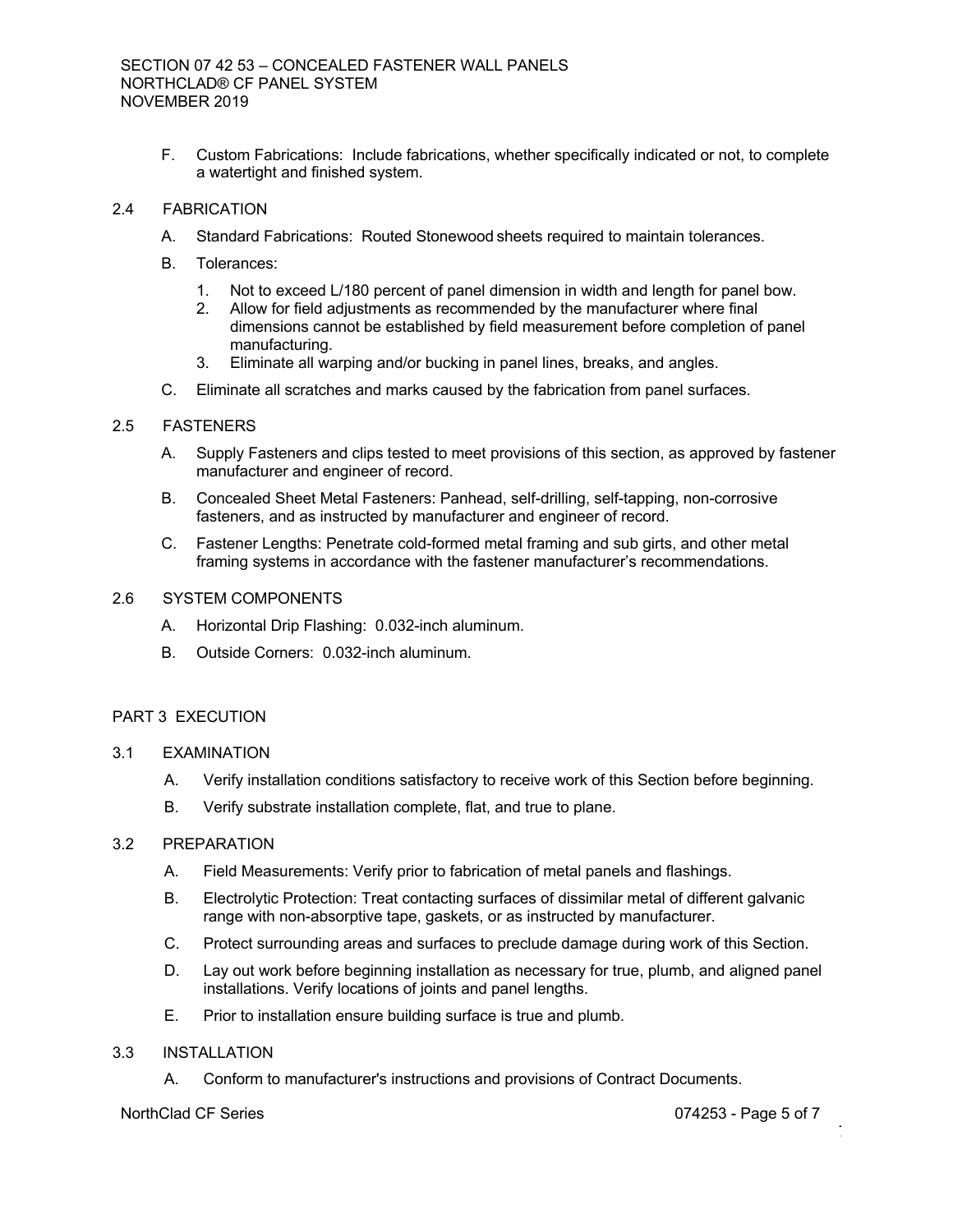- B. Coordinate blocking requirements in stud walls.
- C. Install to allow thermal expansion of panels.

#### 3.4 PANEL GIRTS AND FASTENERS

- A. Space, locate, align, and fasten sub girt hat channel framing over gypsum sheathing after application of air barrier specified by Section 072500.
- B. Install fasteners in lengths and locations to penetrate hat channels and structural metal wall framing in accordance with fastener manufacturers' instructions.
- C. Torque screws as necessary for snug fit. Do not over-torque to prevent damage to panels.

# 3.5 WALL PANELS

- A. Use appropriate techniques for the material selected. Inquire with NorthClad.
- B. Do not stretch or compress panels.
- C. Secure panels in place with panels aligned and without warp or deflection.
- D. Make cutting and fitting neat, square, and true. Where required cut, de-burr edges, and clean filings from adjacent surfaces.
- E. When used in a soffit application the standard details vary. Please contact manufacturer.

#### 3.6 FLASHINGS

- A. Install flashings as part of manufacturer system as necessary to seal and close ends and to restrict water penetration behind wall panels.
- B. Thermal Movement: Install flashing systems to allow unrestricted thermal movement of metal panels.
- C. Penetrations: Make cutouts and edge clearances of sufficient size and shape to allow unrestrained thermal movement and to prevent contact of metal panels with penetrations.
- D. Metal Flashing:
	- 1. Notch and fold down flashing running parallel to panel ribs to fit into space between ribs.
	- 2. Make overlaps minimum 4 inches and in conformance to Section 076000.
- E. Cutting and Fitting: Make neat, square, and true. Saw-cut panels, de-burr edges, and clean filings from adjacent surfaces. Do not cut with torch. Use high tooth-count saw blade designed to cut architectural sheet metal.

#### 3.7 FIELD QUALITY CONTROL

A. Water test weather resistive barrier prior to installation of cladding.

# 3.8 ADJUSTING

- A. Correct identified defects and irregularities.
- B. Replace damaged, soiled, and discolored work.

## 3.9 CLEANING

A. Leave installation clean and free from residue and debris from work of this Section.